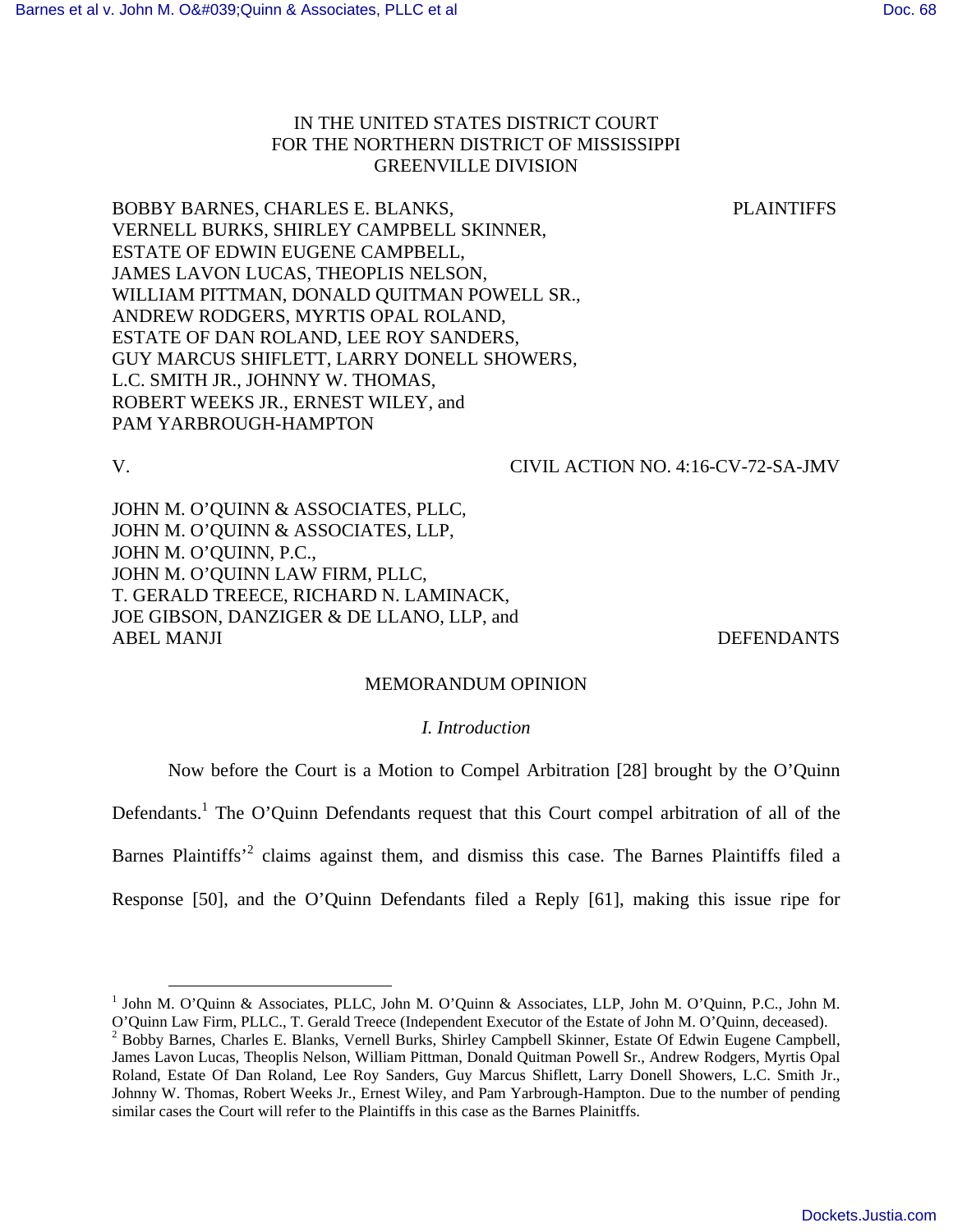review.<sup>3</sup> Defendant Abel Manji, an employee of the O'Quinn Defendants at the time of the events giving rise to this lawsuit filed a Motion to Retain the Barnes Plaintiffs' claims against him with the Barnes Plaintiffs' claims against the O'Quinn Defendants [55]. This motion is unopposed by the Barnes Plaintiffs.

The Court considered the pleadings, the record, and the relevant arguments and authorities and for the reasons fully explained below finds the O'Quinn Defendants' Motion to Compel Arbitration well taken. The Court compels arbitration of the Barnes Plaintiffs' claims against the O'Quinn Defendants, and stays all proceedings in this case as to the O'Quinn Defendants pending arbitration pursuant to 9 U.S.C. § 3. $^{4}$ 

The Court also finds Defendant Manji's Motion to retain the claims against him with those of the O'Quinn Defendants well taken and it is granted. The Court compels arbitration of the Barnes Plaintiffs' claims against Manji along with their claims against the O'Quinn Defendants and stays all proceedings in this case as to Manji pending arbitration pursuant to 9 U.S.C. § 3.

## *II. Factual and Procedural Background*

The Barnes Plaintiffs originally filed their Complaint [2] in the Circuit Court of Bolivar County, Mississippi. The O'Quinn Defendants removed the case to this Court premising jurisdiction on diversity of citizenship. The Barnes Plaintiffs are all citizens of Alabama and Mississippi, and the O'Quinn Defendants are all citizens of Texas.<sup>5</sup>

<u>.</u>

 $3$  The O'Quinn Defendants also filed a Motion for Leave to file supplemental evidence [62]. The Barnes Plainitiffs did not oppose the motion. The Motion is therefore granted, and the Court has considered the supplemental evidence submitted by the O'Quinn Defendants.

<sup>&</sup>lt;sup>4</sup> The Court's grant of the O'Quinn Defendants' Motion to Compel Arbitration [28] renders the O'Quinn Defendants' request for alternative relief, Motion for More Definite Statement / Motion to Dismiss [30], moot.

<sup>&</sup>lt;sup>5</sup> It appears from the Notice of Removal [1] that all of the requirements of 28 U.S.C. §1332 are met.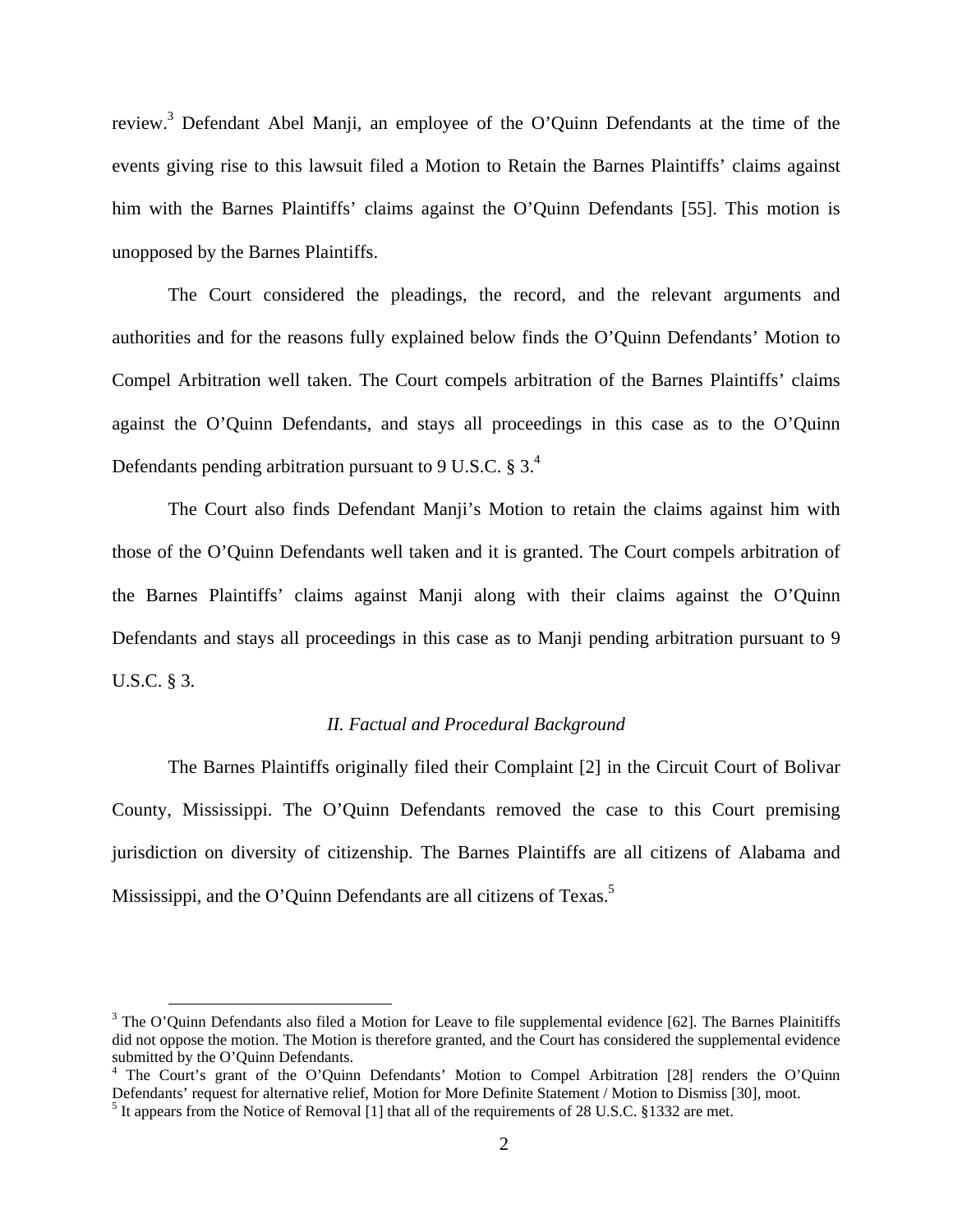According to the Barnes Plaintiffs, they were solicited for medical screenings to determine whether they had silicosis and silica-related diseases. Once diagnosed with a silicarelated disease, the Barnes Plaintiffs allege they were next solicited to enter into a contract with a law firm to pursue and litigate their silica-related claims. The Barnes Plaintiffs entered into contingency fee contracts with an O'Quinn firm, and signed powers of attorney forms to enable the O'Quinn firm to represent them.

The O'Quinn firms filed a number of lawsuits against manufacturers and distributors of silica and silica products in an effort to collect damages and compensation for their clients, including the Barnes Plaintiffs, with silica-related diseases. The Barnes Plaintiffs allege that the Defendants mishandled their claims in numerous ways. Specifically the Barnes Plaintiffs allege that the Defendants committed, *inter alia*, legal malpractice by mishandling the Barnes Plaintiffs cases in various ways, gross negligence, breach of fiduciary duty, breach of contract, fraud, negligent misrepresentation, and negligent supervision. Some of the Barnes Plaintiffs' claims relate to the way their claims were handled such as improper billing for medical screenings and referrals. Other claims brought by the Barnes Plaintiffs relate to the way the Defendants handled global settlements reached with some of the silica manufacturers and distributors such as failing to distribute settlement funds in a timely manner, and wrongfully retaining settlement funds for firm use. This includes allegations that the Defendants improperly billed excessive and unrelated expenses to a "Silica General Expenses" account that was ultimately funded by the Barnes Plaintiffs' settlement funds. The Barnes Plaintiffs also allege numerous errors related to the way the Defendants processed the settlements including, failing to ensure that settlements were paid in accordance with the severity of medical conditions, intimidating and coercing plaintiffs into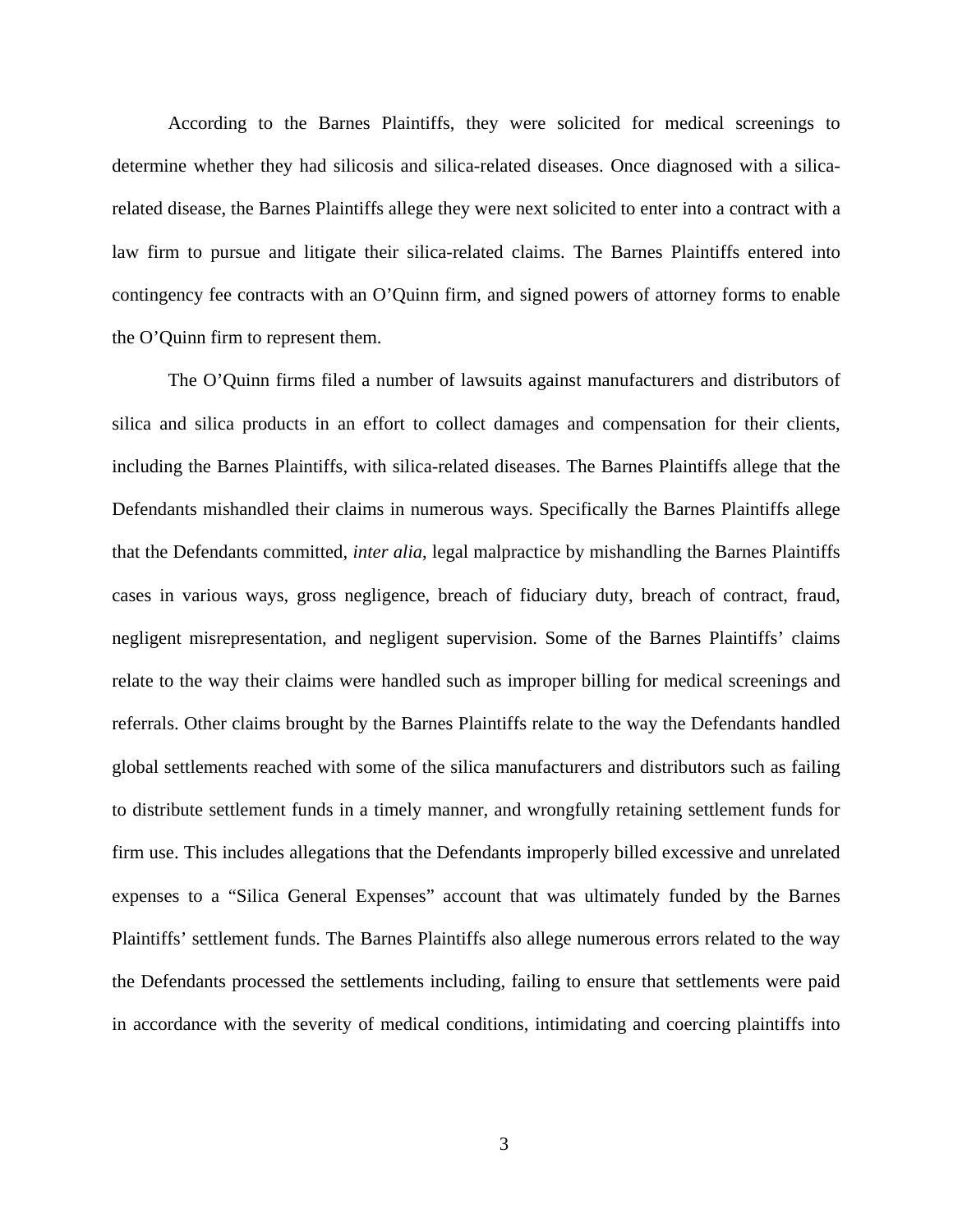accepting settlements, allowing wrongful dismissal of claims against certain manufacturers and distributors, and failing to process and finalize settlement agreements.

Based on these factual allegations, the Barnes Plaintiffs filed this suit alleging claims of legal malpractice, negligence, gross negligence, breach of fiduciary duty, breach of contract, fraud, constructive fraud, negligent misrepresentation, and negligent supervision. The O'Quinn Defendants now request that this Court compel arbitration of these claims based on certain provisions of the power of attorney and contingent fee contracts entered into by the Barnes Plaintiffs. The Barnes Plaintiffs oppose the enforcement of the arbitration clauses and argue that the arbitration provisions in the contracts are unenforceable because the American Arbitration Association indicated that it would not administer any claims between the O'Quinn firms and its former clients. The Barnes Plaintiffs also argue that the arbitration provisions are unenforceable because they are unconscionable based on expense, public policy, and because enforcement of the provisions constitutes an involuntary waiver of the Barnes Plaintiffs' rights to a jury trial.

The following bold heading and selected provisions appear in the Barnes Plaintiffs' contracts:

# **THIS CONTRACT IS SUBJECT TO ARBITRATION UNDER THE FEDERAL ARBITRATION ACT AND THE TEXAS GENERAL ARBITRATION STATUTE**

. . .

### **IX. TEXAS LAW TO APPLY**

9. This Agreement shall be construed under and in accordance with the laws of the State of Texas, and the rights, duties and obligations of Client and of Attorneys regarding Attorneys' representation of Client and regarding anything covered by this Agreement shall be governed by the laws of the State of Texas.

### **X. ARBITRATION**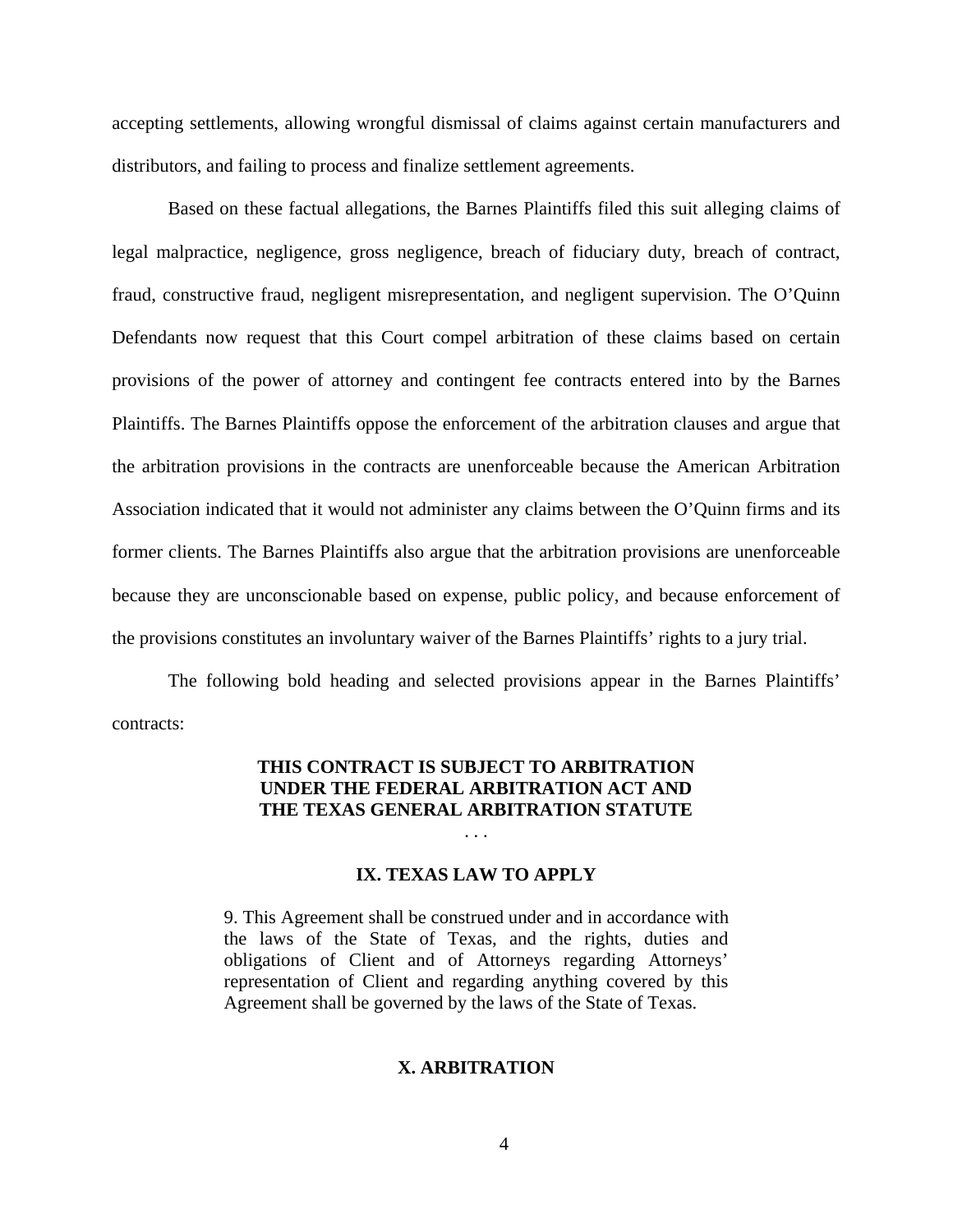10. Any and all disputes, controversies, claims or demands arising out of or relating to (1) this Agreement or (2) any provision hereof or (3) the providing of services by Attorneys to Client or (4) the relationship between Attorneys and Client, whether in contract, tort or otherwise, at law or in equity, for damages or any other relief, shall be resolved by binding arbitration pursuant to the Federal Arbitration Act in accordance with the Commercial Arbitration Rules then in effect with the American Arbitration Association. Client shall not file a class action against Attorneys or seek to assert any claim or demands against Attorneys by or through a class action, either as the named plaintiff or as a member of the class, but rather shall submit his/her claims or demands to binding arbitration pursuant to the provisions of this Paragraph X. Any such arbitration proceeding shall be conducted in Harris County, Texas. This arbitration provision shall be enforceable in either federal or state court in Harris County, Texas, pursuant to the substantive federal laws established by the Federal Arbitration Act. Any party to any award rendered in such arbitration proceeding may seek a judgment upon the award and that judgment may be entered by any federal or state court in Harris County, Texas, having jurisdiction.

#### *III. Motion to Compel Arbitration*

The Court must first determine whether the Barnes Plaintiffs' contracts involve interstate commerce for purposes of the Federal Arbitration Act, and thus fall within the purview of the Act. If so, the Court employs a two-step inquiry to determine whether the parties should be compelled to arbitrate under the FAA. First, the Court must determine whether the parties agreed to arbitrate the dispute in question, and second, the Court must determine whether any "legal constraints external to the parties' agreement" foreclose the arbitration of their claims. *Webb v. Investacorp, Inc.*, 89 F.3d 252, 257-58 (5th Cir. 1996)

The Federal Arbitration Act provides in relevant part:

A written provision in . . . a contract evidencing a transaction involving commerce to settle by arbitration a controversy thereafter arising out of such contract or transaction, or the refusal to perform the whole or any part thereof, or an agreement in writing to submit to arbitration an existing controversy arising out of such a contract, transaction, or refusal, shall be valid,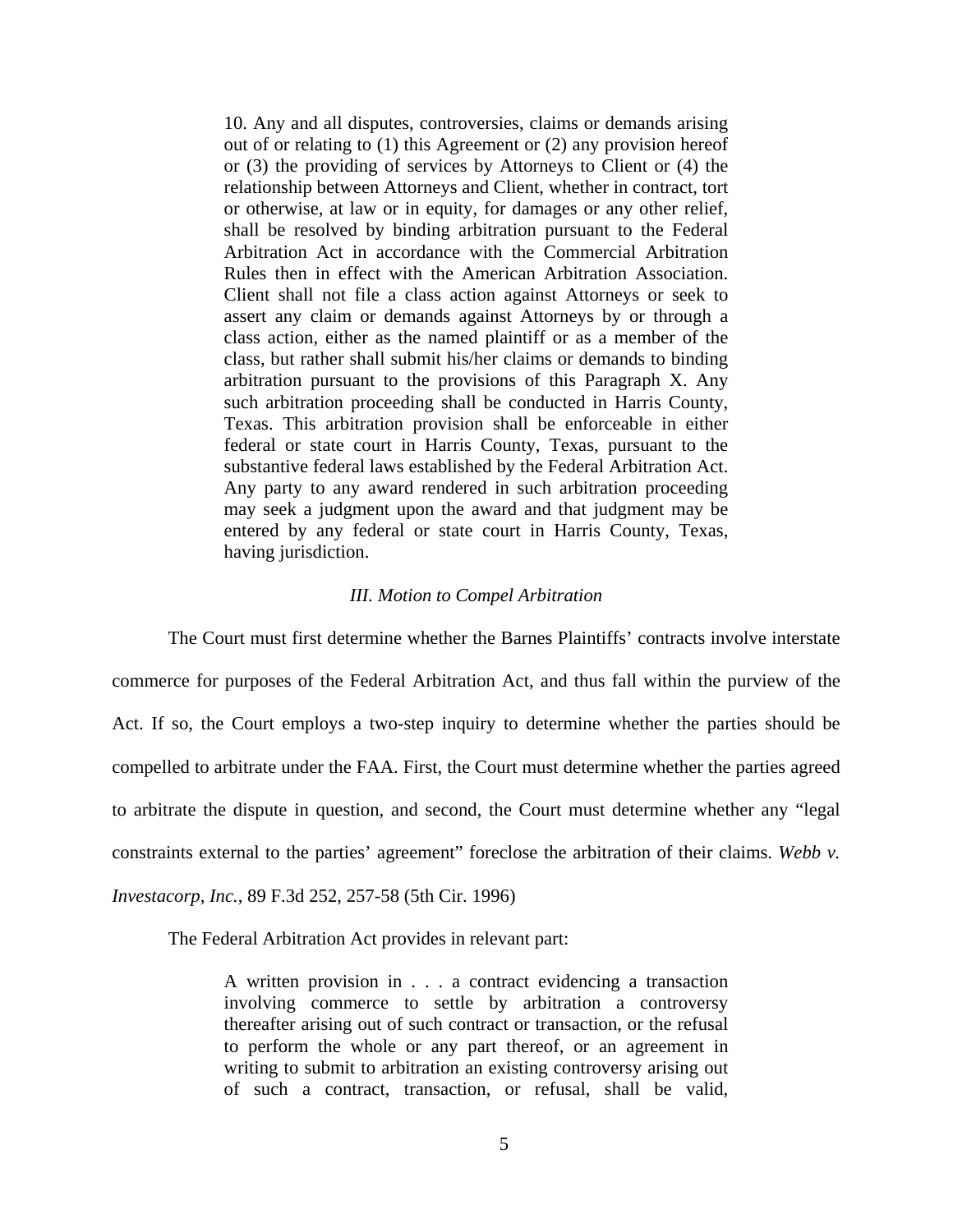irrevocable, and enforceable, save upon such grounds as exist at law or in equity for the revocation of any contract.

9 U.S.C.A. § 2.

# *A. Threshold Issue: Transaction Involving Commerce*

As a threshold matter, the Court must determine whether the Barnes Plaintiffs' contracts evidence a "transaction involving commerce." To determine whether a contract "evidenc[es] a transaction involving commerce" for the purposes of the FAA, the United States Supreme Court has held that "control over interstate commerce reaches not only the actual physical interstate shipment of goods but also [extends to] contracts relating to interstate commerce." *Allied-Bruce Terminix Companies, Inc. v. Dobson*, 513 U.S. 265, 273-74, 115 S. Ct. 834, 130 L. Ed. 2d 753 (1995). In the instant case, because the Contracts by their very nature and purpose are to be performed by individuals and entities in different states, the Court finds they involve interstate commerce for purposes of the FAA. *See e.g., Mississippi Fleet Card, L.L.C. v. Bilstat, Inc.*, 175 F. Supp. 2d 894, 898 (S.D. Miss. 2001) (finding that as the parties' agreement and attendant arbitration clauses were entered into and were to be performed by citizens of different states, the agreement involved interstate commerce as that term is defined by FAA precedent). *See also Allied-Bruce*, 513 U.S. at 273-74, 115 S. Ct. 834 (indicating that the term "involving commerce" should be construed liberally as meaning "affecting commerce."); *Arce v. Cotton Club of Greenville, Inc.*, 883 F. Supp. 117, 119 (N.D. Miss. 1995) (stating "Section 2's requirements are met where contractual activity facilitates or affects commerce, even tangentially.").

# *B. Discussion and Analysis: Compel to Arbitrate*

Turning to the question of whether the Parties' should be compelled to arbitrate under the FAA, courts apply a two-step analysis.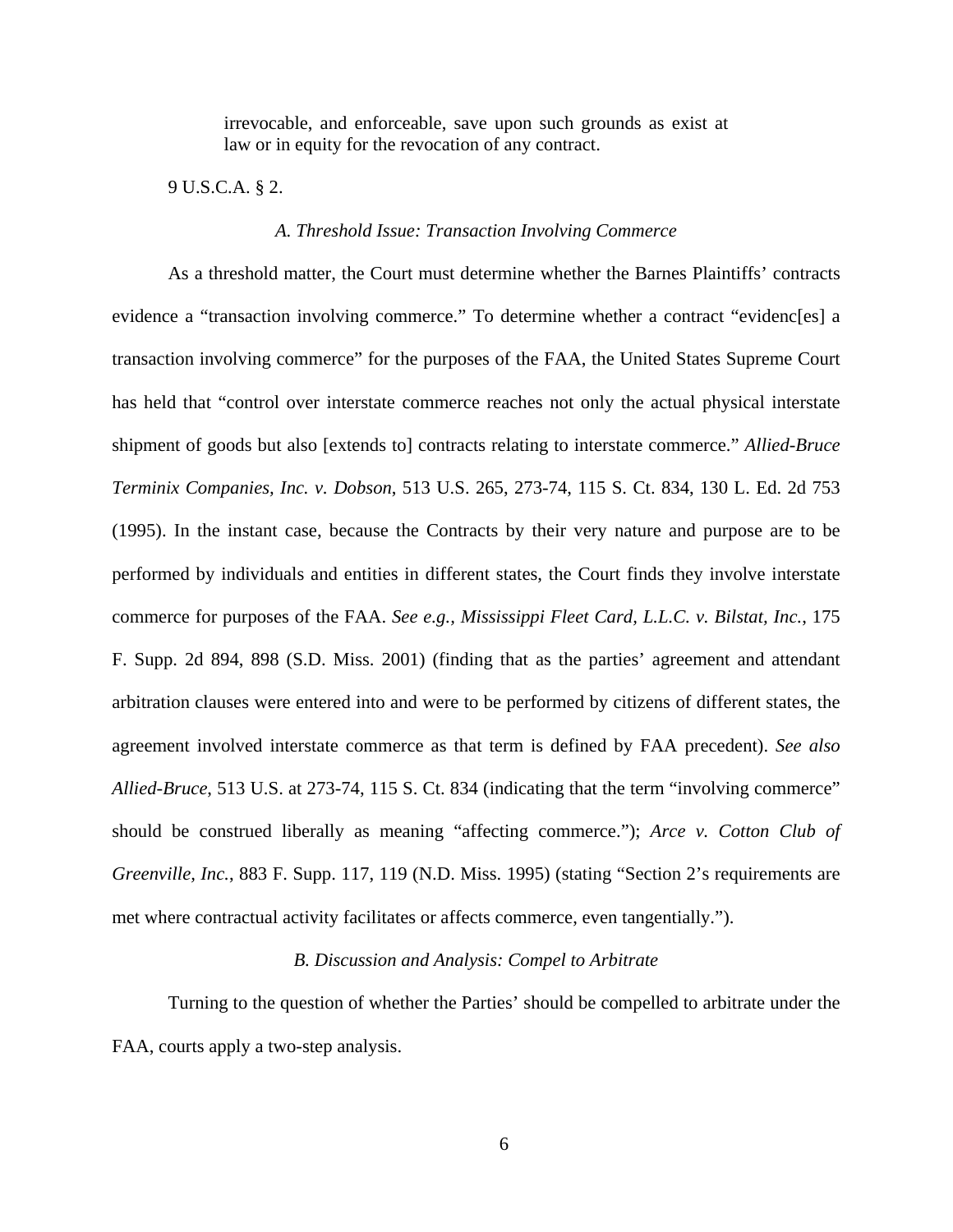The first step is to determine whether the parties agreed to arbitrate the dispute in question. This determination involves two considerations: (1) whether there is a valid agreement to arbitrate between the parties; and (2) whether the dispute in question falls within the scope of that arbitration agreement. When deciding whether the parties agreed to arbitrate the dispute in question, courts generally . . . should apply ordinary state-law principles that govern the formation of contracts. In applying state law, however, due regard must be given to the federal policy favoring arbitration, and ambiguities as to the scope of the arbitration clause itself must be resolved in favor of arbitration. The second step is to determine whether legal constraints external to the parties' agreement foreclosed the arbitration of those claims.

*Webb*, 89 F.3d at 257-58 (alterations in original) (internal citations omitted).

## *i. Step One: Agreement, Validity and Scope*

The first step, determining whether the Parties' agreed to arbitrate the dispute in question, involves two considerations: validity, and scope. As to validity, there are no allegations in the Complaint, and the Barnes Plaintiffs have not otherwise demonstrated, that either their contracts, or specifically the arbitration provisions, are invalid under state law. After conducting its own review, the Court finds no basis for invalidity. Applying "ordinary state-law principles that govern the formation of contracts," the Court finds the subject contracts and arbitration provisions are valid. *First Options of Chicago, Inc. v. Kaplan*, 514 U.S. 938, 943, 115 S. Ct. 1920, 131 L. Ed. 2d 985 (1995); *May v. Higbee Co.*, 372 F.3d 757, 764 (5th Cir. 2004).

As to the second consideration, scope, the express terms of the arbitration provisions cover "any and all disputes, controversies, claims or demands" that arise out of or relate to the Contracts entered between the Barnes Plaintiffs and the O'Quinn Defendants; that arise or relate to the legal services provided by the attorneys of the O'Quinn Defendants to the Barnes Plaintiffs; and that arise or relate to the relationship between the attorneys of the O'Quinn Defendants and the Barnes Plaintiffs.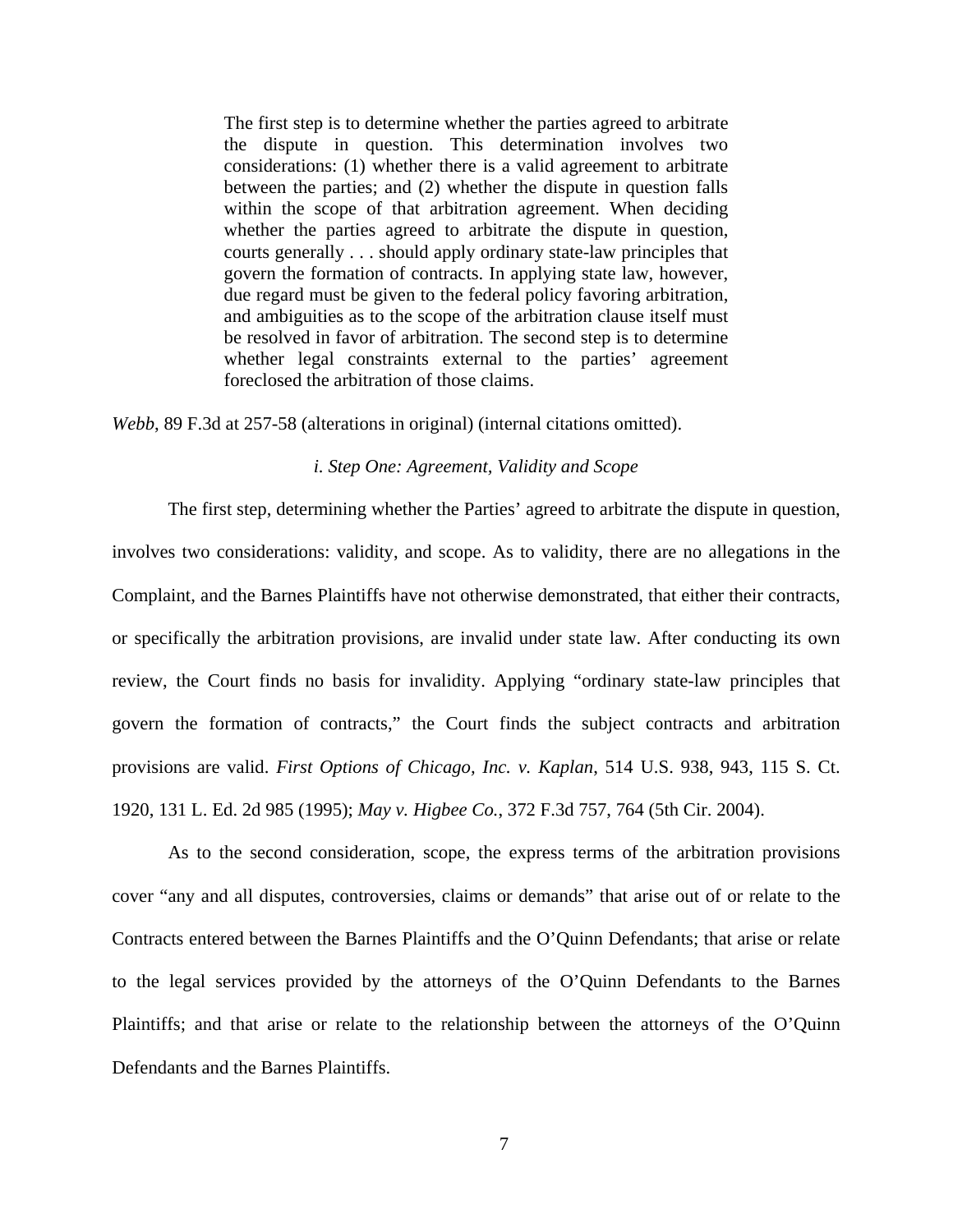The United States Court of Appeals for the Fifth Circuit has held that in cases in which an arbitration provision purports to cover all disputes "related to" or "connected with" the contract in which it is contained, "the provision is not limited to claims that literally 'arise under the contract,' but rather embraces all disputes between the parties having a *significant relationship* to the contract regardless of the label attached to the dispute." *Personal Sec. & Safety Sys. Inc. v. Motorola Inc.*, 297 F.3d 388, 393 (5th Cir. 2002) (quoting *Pennzoil Exploration and Prod. Co. v. Ramco Energy Ltd.*, 139 F.3d 1061, 1067 (5th Cir. 1998)) (emphasis added).

The Court finds that all of the Barnes Plaintiffs' alleged breach of contract and fiduciary duties claims, negligence-based claims, and fraud-based claims have a significant relationship to either the contracts they entered with the O'Quinn Defendants or the legal relationship that arose between themselves and the attorneys of those firms as a result of those contracts.

The Court also finds that because all of the Barnes Plaintiffs' claims arise out of or relate to the Contracts they entered with the O'Quinn Defendants or the legal relationship established thereunder, all of the state law claims they allege in their Complaint are within the scope of the subject arbitration provisions. *See e.g. Pennzoil*, 139 F.3d at 1067 ("We resolve doubts concerning the scope of coverage of an arbitration clause in favor of arbitration. Arbitration should not be denied unless it can be said with positive assurance that an arbitration clause is not susceptible of an interpretation which would cover the dispute at issue.") (alterations in original) (citations omitted).

The Court finds that the parties agreed to arbitrate the dispute in question because there is a valid agreement to arbitrate between the parties, and the dispute in question falls within the scope of that arbitration agreement. *Webb*, 89 F.3d at 257-58.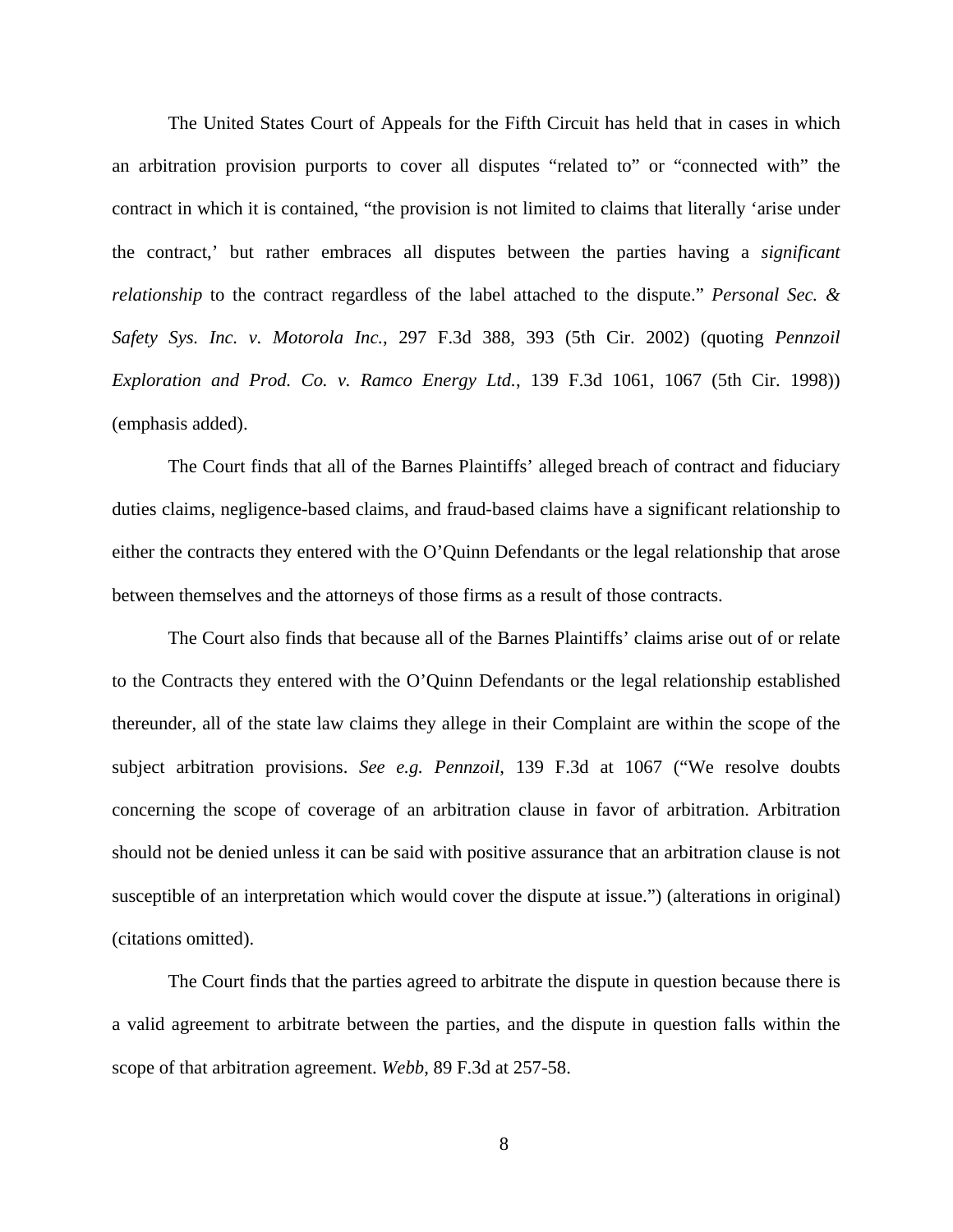#### *ii. Step Two: External Legal Constraints*

The Court now turns to the second step in the compel-to-arbitrate analysis, whether any "legal constraints external to the parties' agreement" foreclose the arbitration of their claims. *Id*. The Barnes Plaintiffs advance four arguments relevant to this analysis.

First, the Barnes Plaintiffs argue that the arbitration provisions are unenforceable because the American Arbitration Association ("AAA") indicated that it would not administer any claims between the O'Quinn Defendants and its former clients. In support of their argument the Barnes Plaintiffs attached several letters from the AAA to their response in which the AAA indicates that it would not administer claims for arbitration between former clients and the O'Quinn Defendants on the grounds that the firms had not complied with policy requirements for consumer claims. The Barnes Plaintiffs argue that because there is no forum where they can arbitrate their claims, the arbitration provisions are unenforceable. *See e.g. Ranzy v. Tijerina*, 393 F. App'x 174, 175 (5th Cir. 2010) (affirming the denial of a motion to compel arbitration on the grounds that the arbitrator designated in the arbitration agreement had "ceased to handle the type of consumer claims" alleged by the plaintiff).

In response, the O'Quinn Defendants presented evidence showing that the AAA has not refused to administer all claims for arbitration between the firms and its former clients, and expressly acknowledged that such claims would be administered by the AAA if accompanied by a court order. In a letter attached to the O'Quinn Defendants' reply, the AAA indicates that it would comply with all court orders directing arbitration of claims made by individuals against the O'Quinn Defendants (or vice versa), and that "[t]o the extent a court order accompanies a demand for arbitration, the AAA will initiate the arbitration in a manner consistent with the order." The Court finds that the evidence in the record demonstrates that the AAA has not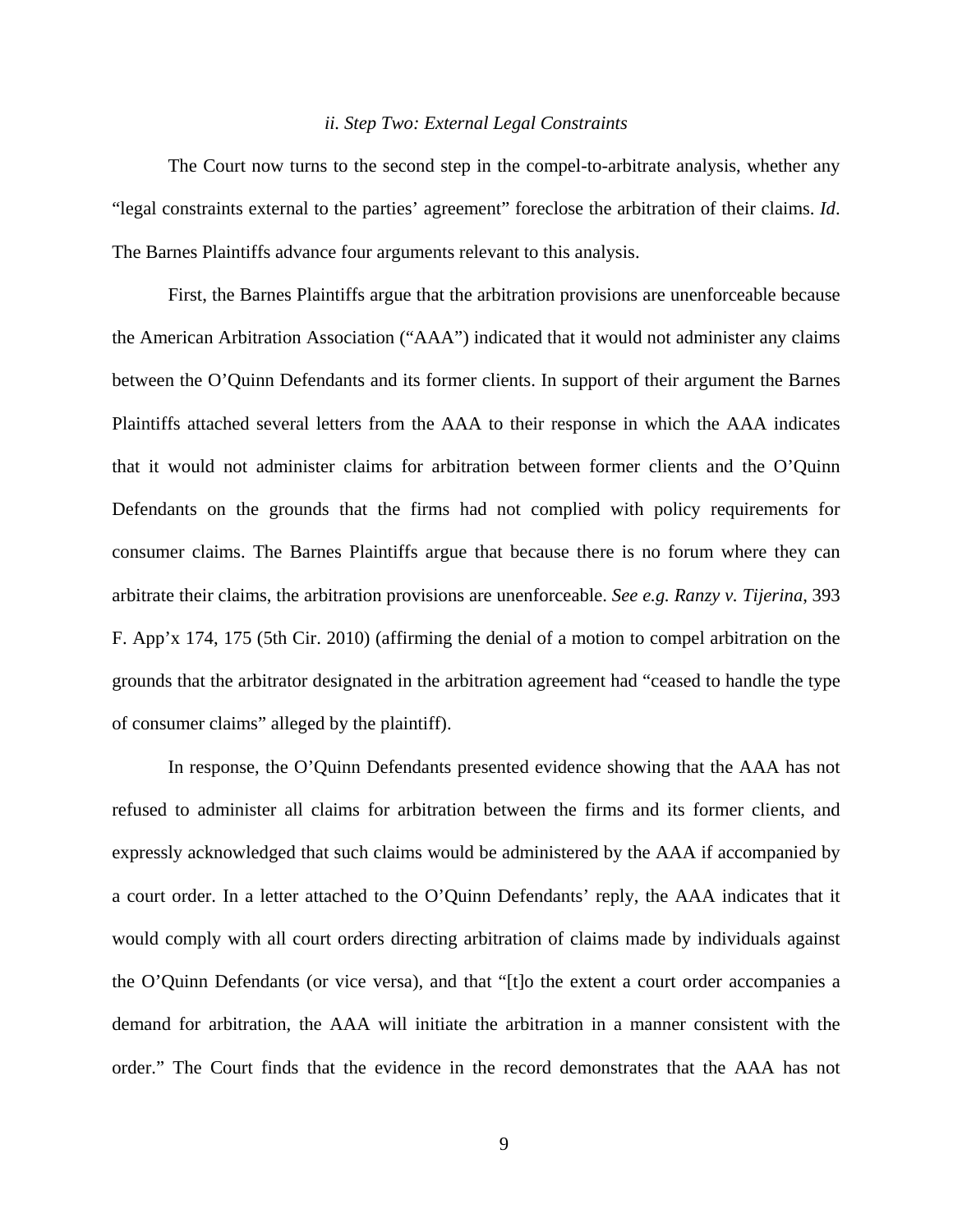refused to administer all claims between the O'Quinn Defendants and its former clients, and that the Barnes Plaintiffs failed to show that there is no forum available where they could arbitrate their claims. Accordingly, the Court finds the Barnes Plaintiffs failed to show that the arbitration provisions are unenforceable based on a lack of an available forum.

Second, the Barnes Plaintiffs argue that the arbitration provisions are unconscionable, and thus unenforceable, because arbitration is too expensive. Texas courts have recognized that an arbitration agreement may be substantively unconscionable in cases in which the existence of large arbitration costs could preclude the ability of a litigant to vindicate his or her rights. *See e.g. In re FirstMerit Bank, N.A.*, 52 S.W. 3d 749, 757 (Tex. 2001) (citing *Green Tree Fin. Corp.- Alabama v. Randolph*, 531 U.S. 79, 82, 121 S. Ct. 513, 148 L. Ed. 2d 373 (2000)). The party seeking to invalidate an arbitration agreement on the grounds that it would be prohibitively expensive, "bears the burden of showing the likelihood of incurring such costs." *Randolph*, 531 U.S. at 92, 121 S. Ct. 513.

In this case, the arbitration provisions do provide that arbitration would proceed in accordance with the Commercial Arbitration Rules of the AAA, but the provisions are silent with respect to the manner in which arbitration costs would be assessed. Silence on the subject of costs "is plainly *insufficient* to render [the arbitration provisions] unenforceable." *Id*. at 91, 121 S. Ct. 513 (emphasis added). The Barnes Plaintiffs' argument that they could face exorbitant fees under the governing AAA rules, without support or evidence, is insufficient to invalidate the arbitration provisions. *See id*., 121 S. Ct. 513 (explaining that the risk that a plaintiff may be "saddled with prohibitive costs is too speculative to justify the invalidation of an arbitration agreement.").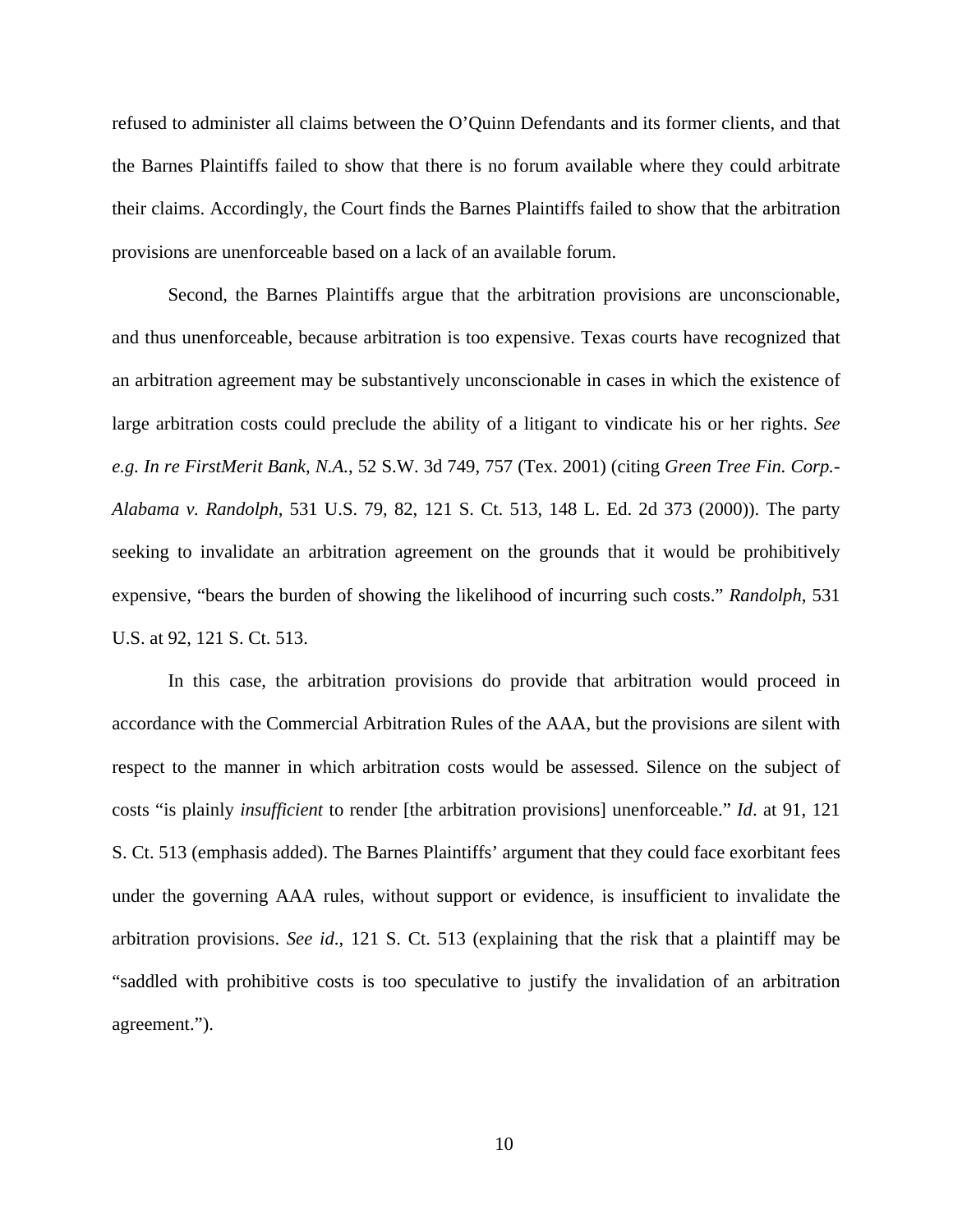Because the Barnes Plaintiffs' argument, without support or evidence, that they would incur exorbitant fees if required to arbitrate their claims is purely speculative, the Court finds that the Barnes Plaintiffs failed to show that the subject arbitration provisions are unconscionable and unenforceable because of cost. *See e.g. In re FirstMerit Bank*, 52 S.W. 3d at 757 ("Because the record contains no specific evidence that the [plaintiffs] will actually be charged excessive arbitration fees, we conclude that there is legally insufficient evidence that the plaintiffs would be denied access to arbitration based on excessive costs."); *TMI, Inc. v. Brooks*, 225 S.W. 3d 783 n.12 (finding the plaintiffs had failed to prove an arbitration provision was unconscionable as cost prohibitive in a case in which: (1) they had not sought to initiate arbitration; (2) the arbitration provision at issue did not limit their remedies or provide for any fee splitting arrangement; (3) they did not present any specific evidence regarding their inability to afford arbitration other than conclusory statements that they could not afford the estimated AAA costs and fees; and (4) they failed to otherwise show that they would "actually be charged the fees they have identified".

Third, the Barnes Plaintiffs argue that the arbitration provisions are unconscionable and unenforceable as being void against public policy because the O'Quinn Defendants failed to disclose and explain material facts regarding arbitration to them after the attorney-client relationship was established. This argument is clearly contrary to Texas law. The Texas Supreme Court has explained:

> We decline to impose, as a matter of public policy, a legal requirement that attorneys explain to prospective clients, either orally or in writing, arbitration provisions in attorney-client employment agreements. Prospective clients who enter such contracts are legally protected to the same extent as other contracting parties from, for example, fraud, misrepresentation, or deceit in the contracting process. But prospective clients who sign attorney-client employment contracts containing arbitration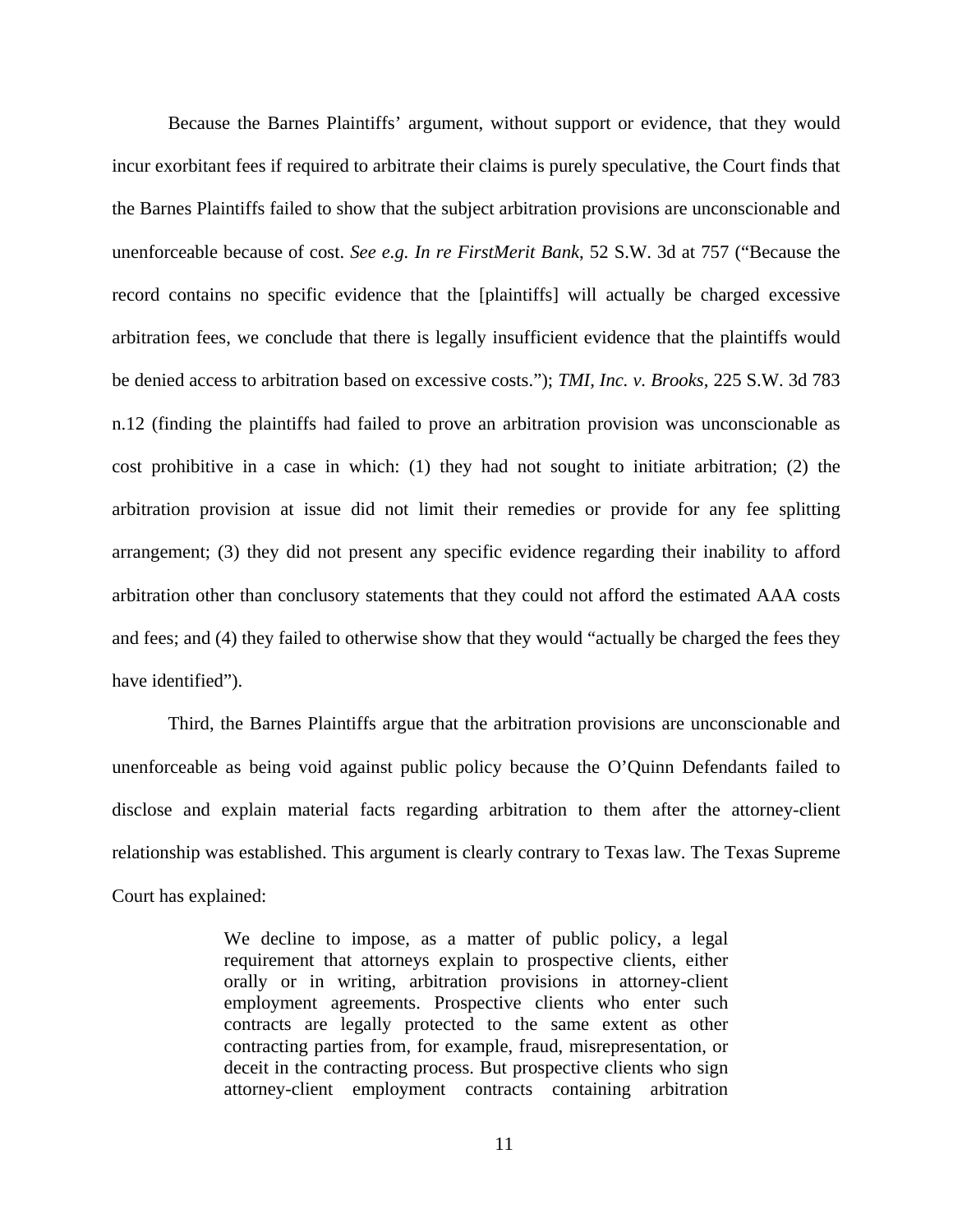provisions are deemed to know and understand the contracts' content and are bound by their terms on the same basis as are other contracting parties.

*Royston, Rayzor, Vickery, & Williams, LLP v. Lopez*, 467 S.W. 3d 494, 504 (Tex. 2015) (internal citations omitted). *See also Chambers v. O'Quinn*, 305 S.W. 3d 141, 148 (App. Tex. 2009) (rejecting plaintiffs' claims that arbitration provisions were unenforceable based on the alleged failure of the O'Quinn firms to disclose the provision and to adequately explain the material facts relating to arbitration).

There is no public policy in Texas that legally requires attorneys to explain arbitration provisions to their clients. Therefore, the Court finds the Barnes Plaintiffs failed to demonstrate that the arbitration provisions are unconscionable or unenforceable based on the alleged failure of the O'Quinn firms to do disclose and explain material facts.

Fourth and finally, the Barnes Plaintiffs argue that the arbitration provisions are unconscionable and unenforceable because they did not know they were waiving their constitutional right to a jury trial by signing the provisions.

Again, this argument runs contrary to Texas law. Texas courts have held that "arbitration does not deny parties their right to a jury trial, as a matter of law." *Henry v. Gonzalez*, 18 S.W. 3d 684, 691 (Tex. App. 2000). Instead, an arbitration provision is considered an "agreement to resolve disputes out of court in the first instance, not an agreement to waive a particular constitutional right available within the judicial process." *Chambers*, 305 S.W. 3d at 149. *See also In re Prudential Ins. Co. of Am.*, 148 S.W. 3d 124, 131 (Tex. 2004) (explaining that parties agree to opt out of the civil justice system altogether when they agree to submit future disputes to arbitration); *Mikey's House LLC v. Bank of Am., N.A.*, 232 S.W. 3d 145, 151 (Tex. App. 2007) ("[A]rbitration constitutes an agreement by the parties to avoid the judicial process altogether,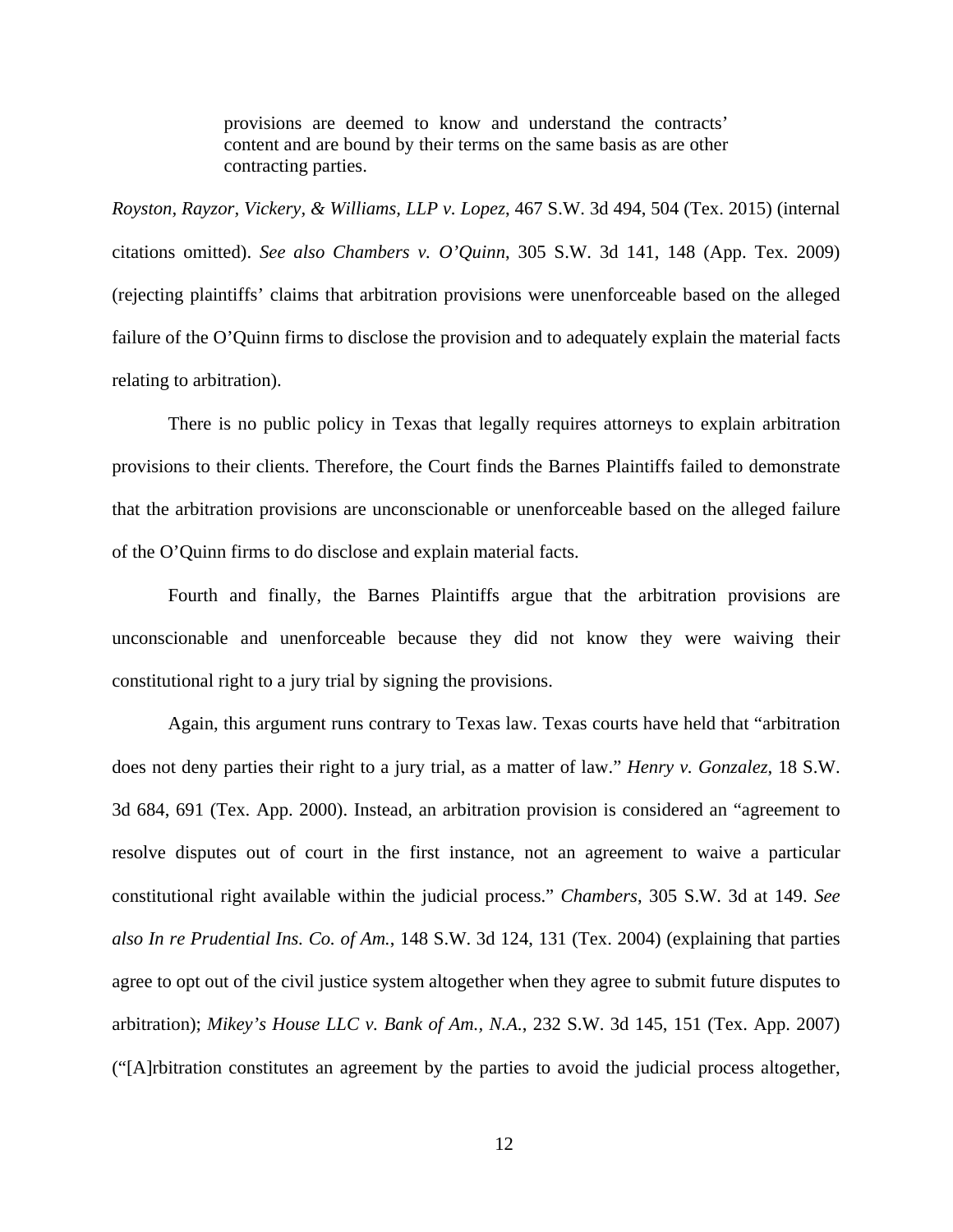not an agreement to limit one's rights following the invocation of the judicial process."); *Massey v. Galvan*, 822 S.W. 2d 309, 318 (Tex. App. 1992) ("It is clear that when a party agrees to have a dispute resolved through arbitration rather than judicial proceeding, that party has waived its right to a jury trial."); *American Heritage Life Ins. Co. v. Orr*, 294 F.3d 702, 711 (5th Cir. 2002) (explaining that the "Seventh Amendment right to a trial by jury is limited by a valid arbitration provision that waives the right to resolve a dispute through litigation in a judicial forum . . . . The Seventh Amendment does not confer the right to a trial, but only the right to have a jury hear the case once it is determined that the litigation should proceed before a court. If the claims are properly before an arbitral forum pursuant to an arbitration agreement, the jury trial right vanishes.").

Because all of the Barnes Plaintiffs contractually agreed to have their claims resolved through arbitration and not litigation, the Court finds they failed to demonstrate that the arbitration provisions are unconscionable and unenforceable because they unknowingly or involuntarily waived their rights to a jury trial.

## *C. Conclusion: Motion to Compel Arbitration*

Because the Court finds above that the Barnes Plaintiffs' contracts and arbitration provisions evidence transactions involving commerce, that valid agreements to arbitrate exists between each Barnes Plaintiff and the O'Quinn Defendants, that all of the claims alleged by the Barnes Plaintiffs are within the scope of the arbitration provisions, and that no external legal constraints foreclose arbitration, the Court grants the O'Quinn Defendants' Motion to Compel Arbitration.

# *III. Defendant Manji*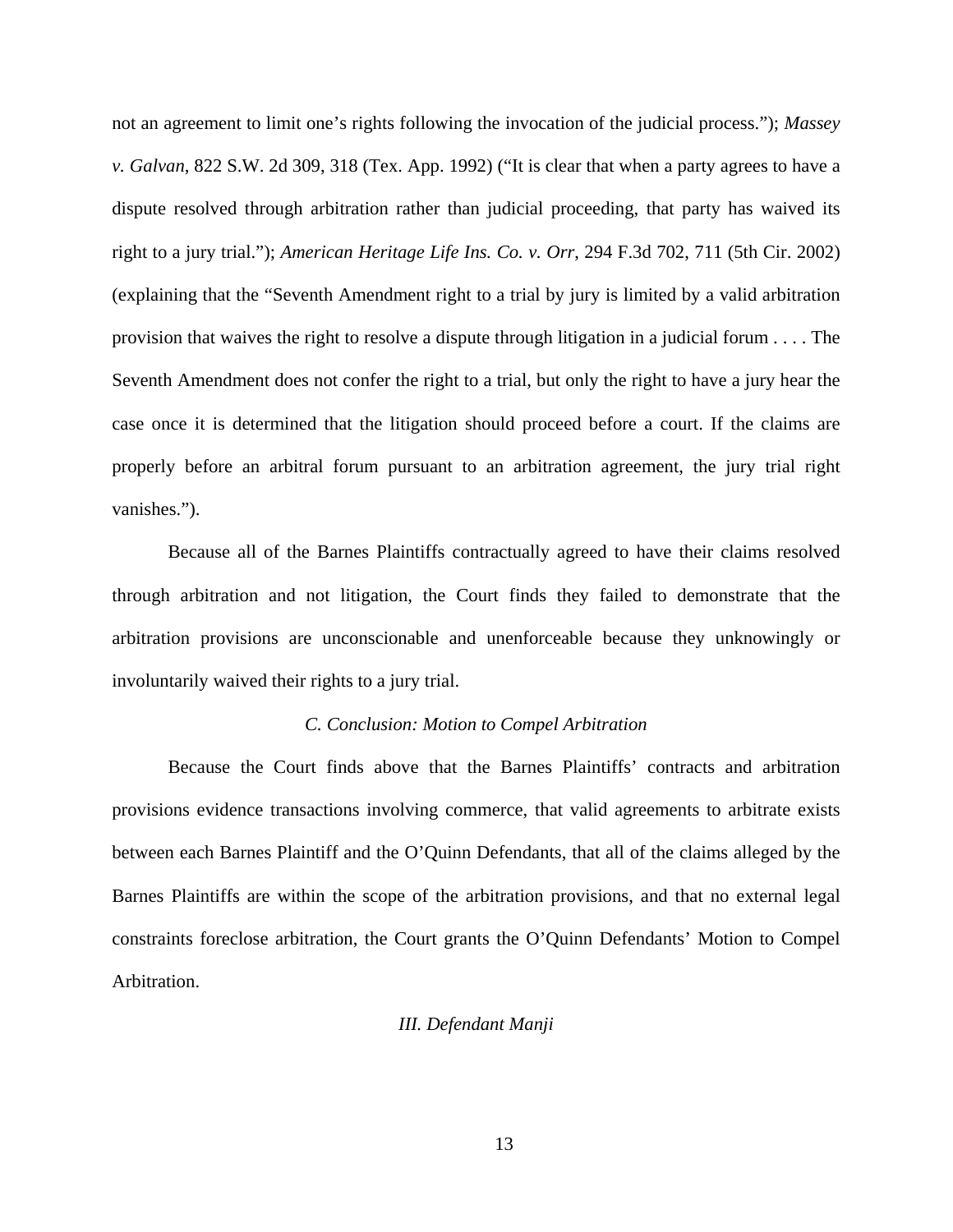Defendant Manji was an attorney for the O'Quinn Defendants at the time of the events giving rise to this lawsuit. Manji now requests that the Court order that the Barnes Plaintiffs' claims against him be retained, and adjudicated in the same forum, with the Barnes Plaintiffs' claims against the O'Quinn Defendants. The Barnes Plaintiffs do not oppose Defendant Manji's request. Now that the Court above compels arbitration of the Barnes Plaintiffs' claims against the O'Quinn Defendants, Manji argues that the Barnes Plaintiffs should also be compelled to arbitrate their claims against him under the doctrine of equitable estoppel.

Under Texas law, equitable estoppel allows non-signatories to compel arbitration in two circumstances:

> "(1) when the signatory to the contract containing an arbitration clause raises allegations of substantially interdependent and concerted misconduct by both the non-signatories and a signatory, or (2) when the nature of the underlying claims requires the signatory to rely on the terms of the written agreement containing the arbitration clause in asserting the signatory's claims against the non-signatories."

*In re EGL Eagle Global Logistics, LP*, 89 S.W. 3d 761, 764-765 (Tex. App. 2002). Additionally,

under Texas law:

When contracting parties agree to arbitrate all disputes "under or with respect to" a contract . . ., they generally intend to include disputes about their agents' actions because "as a general rule, the actions of a corporate agent on behalf of the corporation are deemed the corporation's acts." *Holloway v. Skinner*, 898 S.W. 2d 793, 795 (Tex. 1995). If arbitration clauses only apply to contractual signatories, then this intent can only be accomplished by having every officer and agent (and every affiliate and its officer and agents) either sign the contract or be listed as a third party beneficiary. This would not place such clauses on an equal footing with all other parts of a corporate contract.

*In re Vesta Ins. Group, Inc.*, 192 S.W. 3d 759, 762 (Tex. 2006).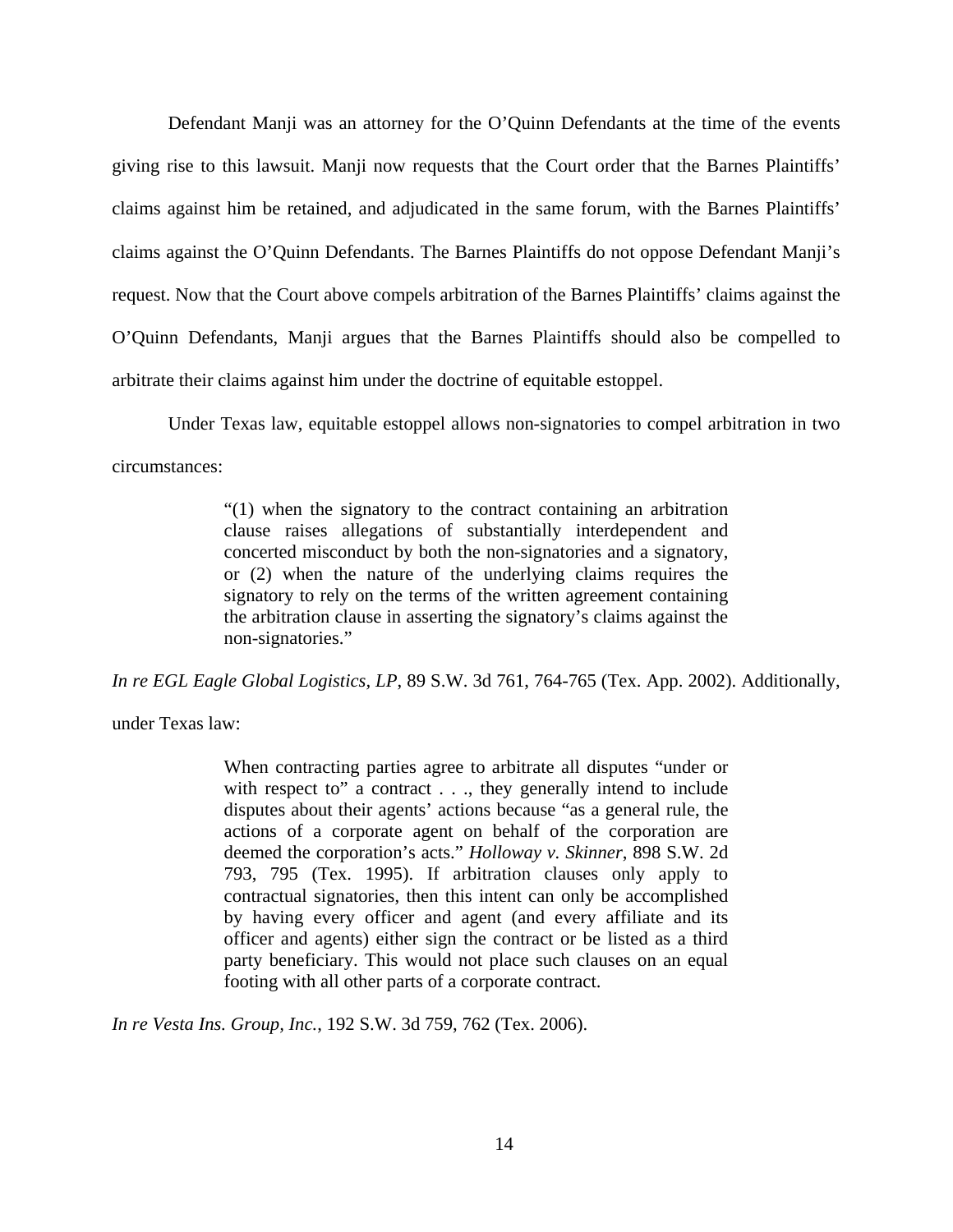In this case, the record demonstrates that Manji was an employee of the O'Quinn Defendants, and that the Barnes Plaintiffs' claims arise out of the contracts they entered with the O'Quinn Defendants, or from the attorney-client relationship that was established by the contracts. In addition, the Barnes Plaintiffs' claims arise from allegations of wrongdoing by one or more attorneys at the O'Quinn Defendants, which could include Manji. The Court finds that the grounds for applying equitable estoppel are satisfied in this case, thus Manji's motion is granted to the extent the Order compelling arbitration will be extended to include the claims alleged by the Barnes Plaintiffs against him.

# *IV. Stay of Proceedings*

The O'Quinn Defendants also request dismissal of this case, or in the alternative, that the proceedings against them be stayed pending arbitration. Although the Court now compels arbitration of all of the Barnes Plaintiffs' claims against the O'Quinn Defendants and Manji, this does not end the entire litigation of this case. The Barnes Plaintiffs' claims against Defendants Laminack and Danziger remain pending. Because these claims remain pending, dismissal is not warranted at this time. Pursuant to 9 U.S.C. § 3, all proceedings against the O'Quinn Defendants, including Treece (the independent executor of the estate of John M. O'Quinn, deceased), and against Manji must be stayed pending arbitration. *See* 9 U.S.C. § 3 (providing in relevant part that "the court in which such suit is pending, upon being satisfied that the issue involved in such suit or proceeding is referable to arbitration . . . , shall on application of one of the parties stay the trial of the action until such arbitration has been had in accordance with the terms of the agreement . . .").

# *V. Conclusion*

For all of the reasons fully explained above, this Court ORDERS the following: